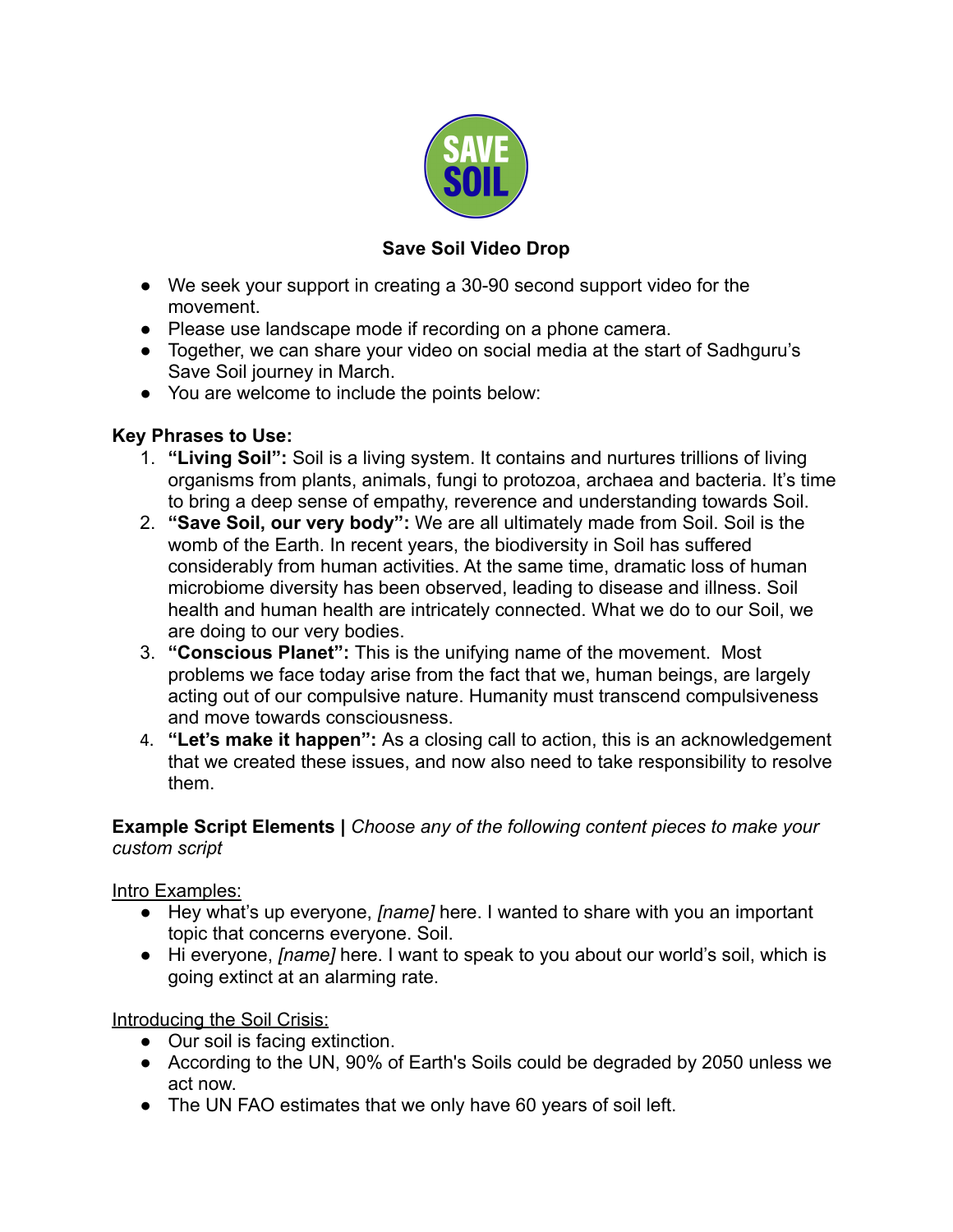- The UN FAO reports that 52% of the world's agricultural soils are already degraded
- The World Economic Forum estimates that food production could fall by 40% in 20 years if soil extinction is not prevented.
- 12 million hectares of topsoil are lost every year across the world. That's almost the size of the entire nation of Greece

#### Why Should You Care? - Choose an aspect you'd like to highlight

## ● **Nutrition:**

- Soil, health and human health are intricately connected. As a [role: singer, athlete, entrepreneur], my body depends on the highest quality of food to perform at its best.
- Especially when it comes to our food, it's shocking to learn that fruits, vegetables, and grains like wheat have half the micronutrients they used to. ([TIME](https://world.time.com/2012/12/14/what-if-the-worlds-soil-runs-out/))
- 60% of the world's population is deficient in nutrients like iron due to lack of nutrients in food and soils. If it's not in the soil, it's not in our food. ([TIME\)](https://world.time.com/2012/12/14/what-if-the-worlds-soil-runs-out/)
- $\circ$  A study on nutrients in food concluded that we would have to eat 8 oranges to get the same amount of Vitamin A as our grandparents did with one orange, because soil depletion has caused massive drops in nutrient levels in food. ([Scientific American\)](https://www.scientificamerican.com/article/soil-depletion-and-nutrition-loss/)
- The average mineral content of calcium, magnesium, and iron in cabbage, lettuce, tomatoes, and spinach has dropped 80-90% between 1914 and 2018 in the US. ([NCBI\)](https://www.ncbi.nlm.nih.gov/pmc/articles/PMC6163803/)

## **● Food Shortages:**

- **○** Imagine a world population of 9 billion with mass food shortages. That's not a pleasant picture. We have to make soil health a top priority.
- **○** 95% of the food we eat comes from the soil, but in America alone, 50% of our topsoil has already been lost. [\(FAO](https://www.fao.org/about/meetings/soil-erosion-symposium/key-messages/en/))
- Climate change, and food and water scarcity can result in 1.5 million people from Central America and Mexico attempting to migrate to the USA, by 2050. ([NYT\)](https://www.nytimes.com/interactive/2020/07/23/magazine/climate-migration.html)

# **● Biodiversity**

- One teaspoon of bare or tilled soil contains more microorganisms than there are people on Earth. ([Nature\)](https://www.nature.com/scitable/knowledge/library/the-rhizosphere-roots-soil-and-67500617/)
- 87% of life on the planet depends on soil. ([PNAS\)](https://www.pnas.org/content/115/25/6506)
- Soils are home to over a quarter of all living species on earth. ([FAO\)](https://www.fao.org/resources/digital-reports/soil-biodiversity/en/)

# **● Climate change**

- $\circ$  If the world's soils are not revitalized, they could release 850 billion tonnes of carbon dioxide into the atmosphere due to global warming. This is more than humanity's emissions in the last 30 years combined. [\(Science Daily](https://www.sciencedaily.com/releases/2020/11/201102072915.htm))
- Revitalizing soil can reduce humanity's current annual Greenhouse Gas emissions by 25-35%, according to UN estimates. ([UNEP](https://wedocs.unep.org/bitstream/handle/20.500.11822/28453/Foresight013.pdf))
- 50-70% of the carbon stored in farm soils have already been lost. ([UNEP\)](https://wedocs.unep.org/bitstream/handle/20.500.11822/28453/Foresight013.pdf)